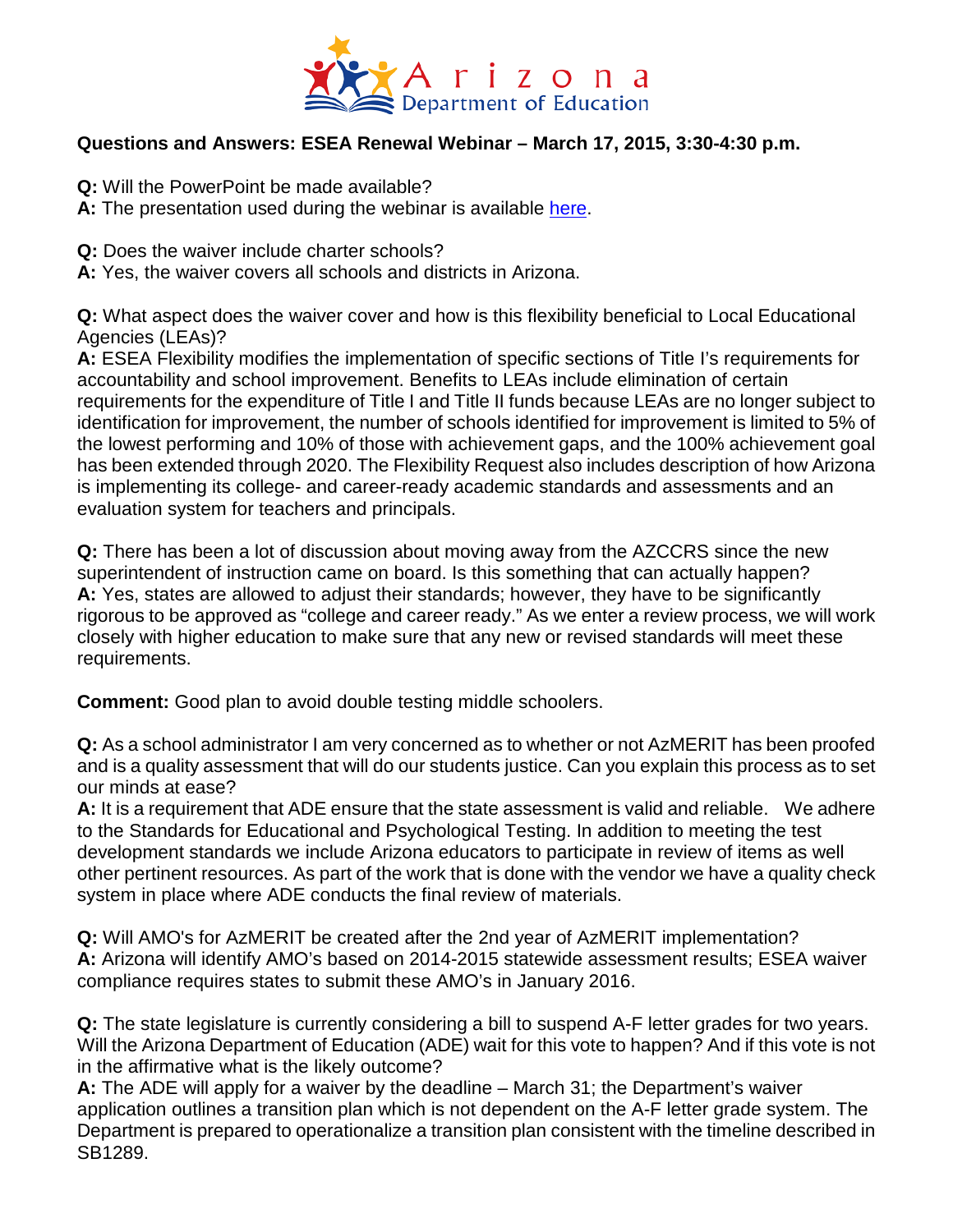**Q:** When can we see the pilot proposal for school and district accountability? **A:** The new criteria to identify Reward, Focus, and Priority schools are included in the [PowerPoint.](http://www.azed.gov/wp-content/uploads/2015/03/2015-ade-waiver-presentation-031715.pdf) The criteria apply at the school level only.

**Q:** Will charter schools have to complete ECAPs? Currently, it's a choice. **A:** There are no proposed changes to charter schools and the use of ECAPs.

**Q:** So, even though we are trying to suspend school labeling through this transition to a new assessment, you are still going to label schools?

**A:** The new criteria to identify Reward, Focus, and Priority schools are included in the [PowerPoint.](http://www.azed.gov/wp-content/uploads/2015/03/2015-ade-waiver-presentation-031715.pdf) The criteria apply at the school level only. Schools which meet the criteria will receive a label which allows them to receive support. The ESEA waiver application describes criteria for federal labels only – not A-F labels. Federal labels of Reward, Focus, Priority are developed by the State and submitted for approval through the ESEA flexibility process. If the state does not have a system in place to identify these schools, Arizona schools will revert to AYP labels and AYP implications.

In the absence of a state-developed accountability system, which has been the A-F Letter Grade Accountability System up until 2014, Arizona must have a method to identify schools in need of support in order to continue to receive Title I funds. Schools which receive Title I support will receive Title I support under ESEA flexibility if the state has an approved system in place which can replace AYP. Prior to ESEA flexibility and the A-F letter grade accountability system, ALL schools in the state received AYP determinations since Arizona is a Title I participating state. While there are no A-F labels proposed in this transition plan or Arizona's application for ESEA flexibility for the next school year, there is still a system in place to ensure that schools and the state can continue to receive and use their Title I funds in a manner more flexible than what is allowed under AYP/ESEA. Not all schools will receive a label; not all schools which qualify for Reward, Focus, Priority labels will realize any tangible outcomes from these labels. Also, SB1289 requires that schools continue to be identified as "below average" during the transition period. The "below average level of performance" is described in ARS 15-241 as a "D" letter grade. Implications of having "below average level of performance" continue for schools during the 2014-2015 and 2015-2016 school year.

## **Q:** Who is considered a sub group?

**A:** Arizona uses the Bottom 25%. Part of Arizona's current ESEA flexibility allows Arizona to identify the subgroup based on the lowest performing students at a school regardless of NCLB subgroups such as special education status, race/ethnicity, etc.

**Q:** Why are you calling it a hiatus? Is the intention to go back to letter grades? **A:** The State Board has instituted a process to review accountability for Arizona schools. In the

interim the Department will not issue an A-F letter grade. While the new state accountability system has not yet been adopted, we anticipate that there will still be a requirement to identify the lowest performing schools, using criteria yet to be finalized.

**Q:** Just clarifying - For the criteria, the percent passing and growth are using AZMerit results? **A:** For the most part, yes. The Priority – Low performing criteria considers multiple years of low achievement. This may also include performance on 2014 AIMS. The Reward – High Progress and Priority – Lowest Performing criteria also consider performance on the 2014 A-F point scale.

**Q:** How does this work with charter schools?

**A:** This applies to both charter and district schools.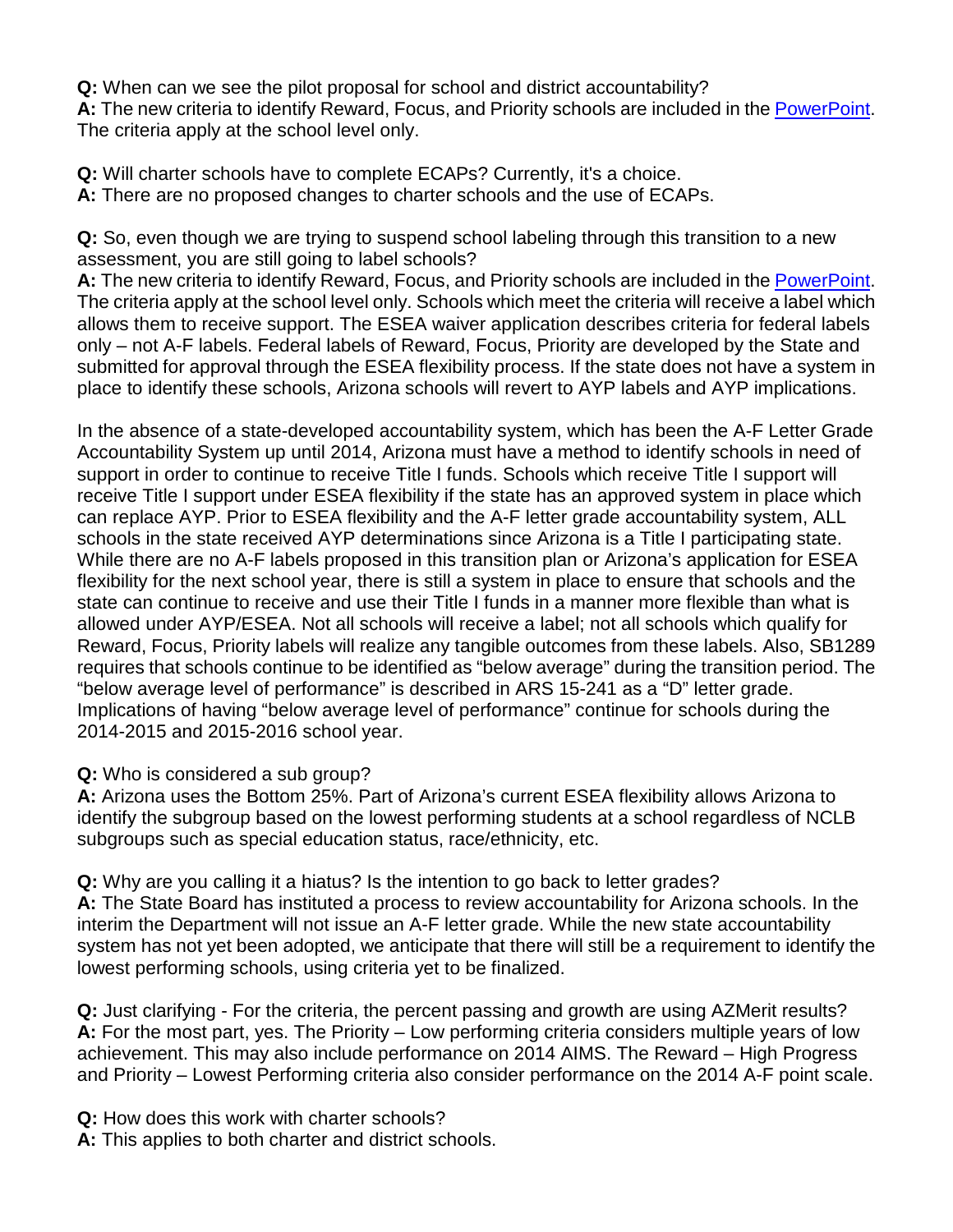**Q:** So rewards schools cannot use Waiver 13?

**A:** The state receives the waiver – not the school. Waiver 13 allows ADE to allocate section 1003(a) funds to its LEAs to provide interventions and supports for low-achieving students in other Title I schools when one or more subgroups miss either AMOs or graduation rate targets or both over a number of years.

**Q:** How/when will we know if we are "pre-focus" or "pre-priority"? **A:** The criteria are currently posted and the timeline for identification is included in the [PowerPoint.](http://www.azed.gov/wp-content/uploads/2015/03/2015-ade-waiver-presentation-031715.pdf)

**Q:** Will there be new exit criteria for Focus and Priority Schools?

**A:** Yes, we will be using the current exit criteria before we transition to implementing this proposal. Exit criteria will determined by annually reviewing the designations of priority and focus. The new Focus and Priority criteria will use new, corresponding exit criteria.

**Q:** Current evaluation criteria do not account for instructional models that leverage technology and face-to-face (blended) instruction. Whole group teaching is often absent in this model and teachers are coaches or facilitators. How does this work with current requirements and accountability when multiple teachers facilitate the same student but in different roles and modalities?

**A:** LEAs could match an individual student's assessment data to a teacher of record or teachers could share the student's data either fully or weighted based on the percent of time they spend in actual instruction of each student.

**Q:** What about schools that opened in 2014/2015? How are they being held accountable? **A:** The proposed transition plan uses the first year of AzMERIT results mainly to develop a statewide baseline. The new criteria will be applied after the 2015-2016 test administration. This would give us two years of data based on the new assessment.

**Q:** What about charter schools that solely rely on online curriculum with students working independently at their own pace in terms of teacher accountability?

**A:** The student assessment data would be connected to the teacher of record that is responsible for planning and implementing the curriculum and overseeing the students' progress.

**Q:** What is the AZELLA reclassification percentage rate for the SY15?

**A:** There is no minimum AZELLA reclassification rate percentage in the absence of "ELL points" contributing to A-F points for a final letter grade; however, performance on AZELLA is included in the Reward, Focus, Priority criteria.

**Q:** Please clarify...for Group B teachers do I understand that the student progress data component for school-wide data can be no more than 17%?

**A:** Group "B" teachers (those with limited or no available classroom-level student achievement data appropriate to their individual content areas), can use school-level data which can account for 33-50% of the total evaluation outcome. Group "A" teachers should have at least 33% from classroom-level data and then up to 17% of school-level data to account for their student achievement measurements.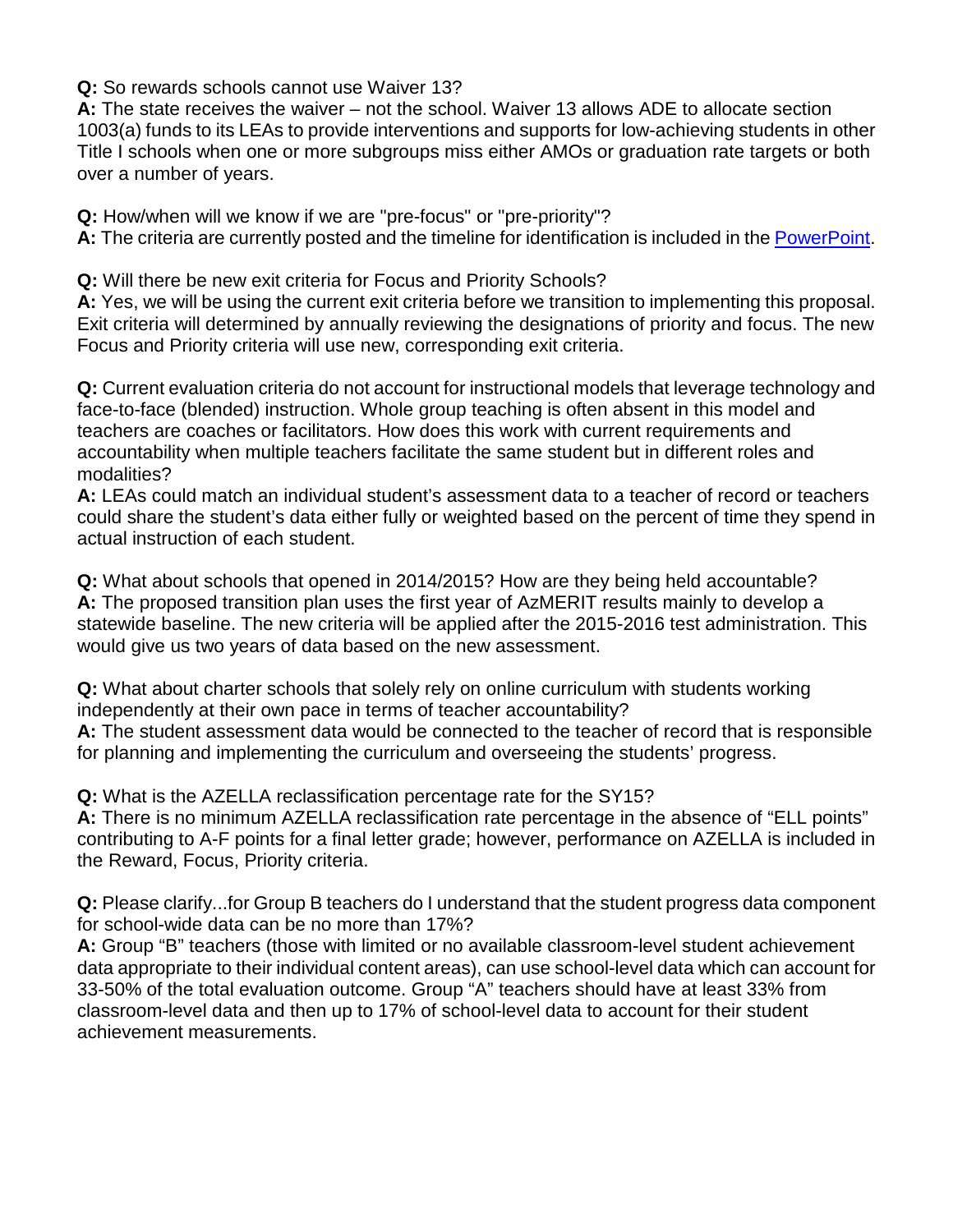**Q:** If the legislators, Gov. Ducey and Supt. Douglas are pushing to eliminate the Common Core/Arizona College & Career Readiness Standards, and the AzMERIT assessment (which I disagree with), then why would Arizona reapply for the waiver? This seems like a waste of time and effort.

**A:** States are allowed to adjust their standards; however, they have to be significantly rigorous to be approved as "college and career ready." As we enter a review process, we will work closely with higher education to make sure that any new or revised standards will meet these requirements. We will discuss any changes to state testing that result from legislative action with USED to determine what impact they may have on the renewal process.

**Q:** Does SB1289 include charter schools?

**A:** There is no exemption of charter schools in SB1289.

**Q:** You state that the waiver is in request for students who aren't enrolled in high school but are taking high school level work, which is fine, but what about double testing of high school students who are behind in credits and will be "double- tested" if they are enrolled in, for example, an English 9 course and an English 11 course?

**A:** The waiver is only allowable for students being double tested in middle school. The expectation for high school students would be to take an End-of-Course (EOC) test when they have completed the appropriate course (Algebra I, Geometry, Algebra II, ELA 9, ELA 10, ELA 11). Unfortunately, students in credit recovery will be required to take the assessment as appropriate. While the high school assessment is currently not high stakes, LEAs might want to use the results as part of high school students' course grades. This is not a requirement by ADE or the State Board of Education (SBE) but an option that LEAs can consider.

**Q:** Why are only some schools receiving labels?

**A:** The flexibility process describes the 3 categories―reward, priority and focus―and limits the number of schools in priority and focus to 5% and 10% of the total Title I schools, respectively. The purpose is to target resources from school improvement to those schools that need most support. All schools will be evaluated. Schools that don't meet any of the listed criteria will not receive any designation

**Q:** How would the scores for those students in middle school who are taking high school courses affect the school's overall accountability level? Would the school be given credit for the number of students taking advanced courses?

**A:** The new criteria are described in the [PowerPoint.](http://www.azed.gov/wp-content/uploads/2015/03/2015-ade-waiver-presentation-031715.pdf)

**Q:** How will the waiver be impacted by any change in the state's implementation of AZCCRS? **A:** States are allowed to adjust their standards; however, they have to be significantly rigorous to be approved as "college and career ready." As we enter a review process, we will work closely with higher education to make sure that any new or revised standards will meet these requirements.

**Q:** So do I understand correctly that schools will not earn a rating of A-F for 2015-2016 and 2016-2017, but rather, would receive a rating of R, F, or P?

**A:** The Department does not intend to issue A-F letter grades in FY15 or FY16; however, Title I schools will continue to be identified for Reward, Focus, and Priority status. Non-title I schools which meet these criteria will also be identified.

**Q:** When will we know if the waiver is approved?

**A:** This is an iterative process with the US Department of Education. Some states' applications are approved faster than others.